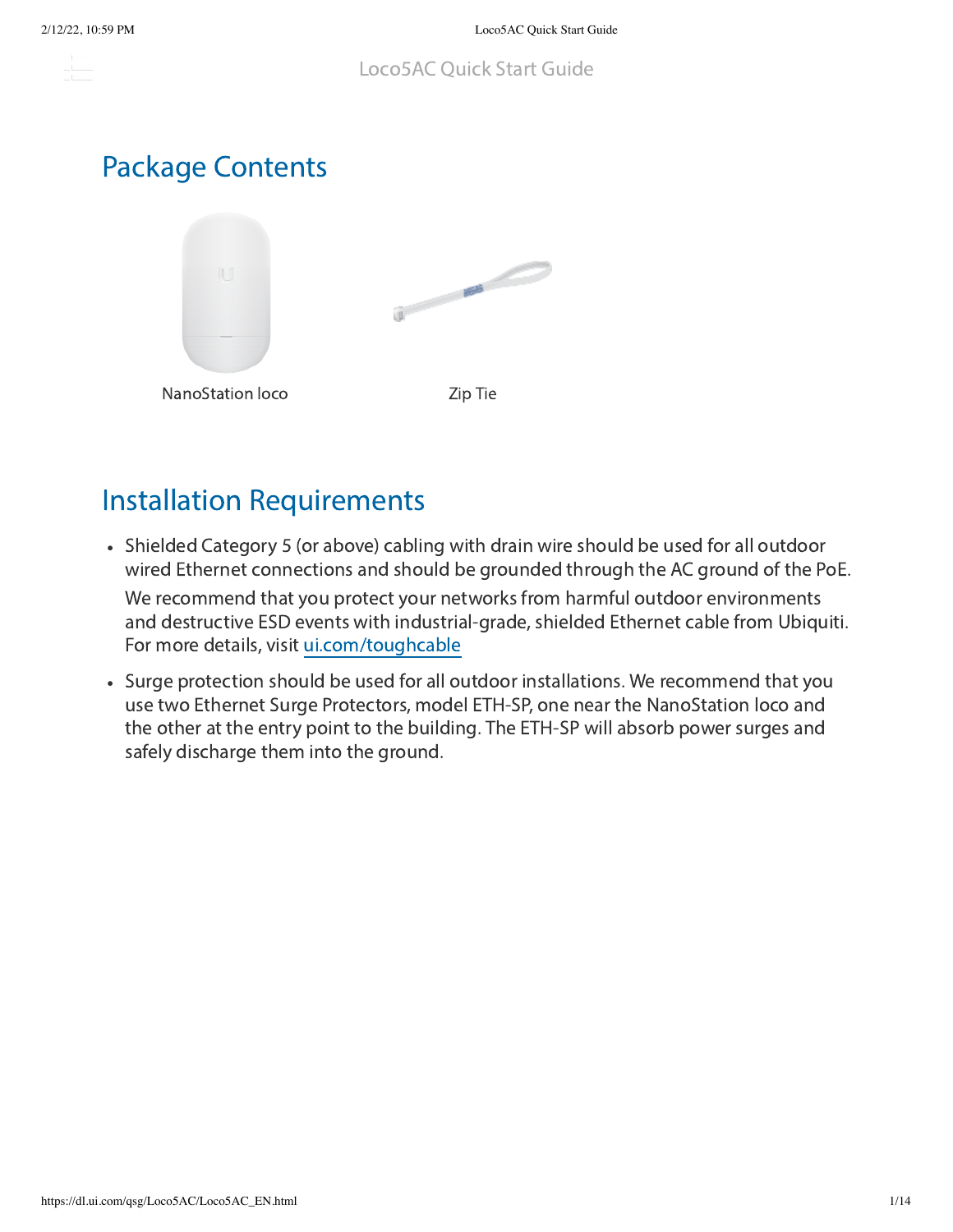and and



Diagram Showing Use of Ethernet Surge Protectors

# Hardware Overview

## Port View

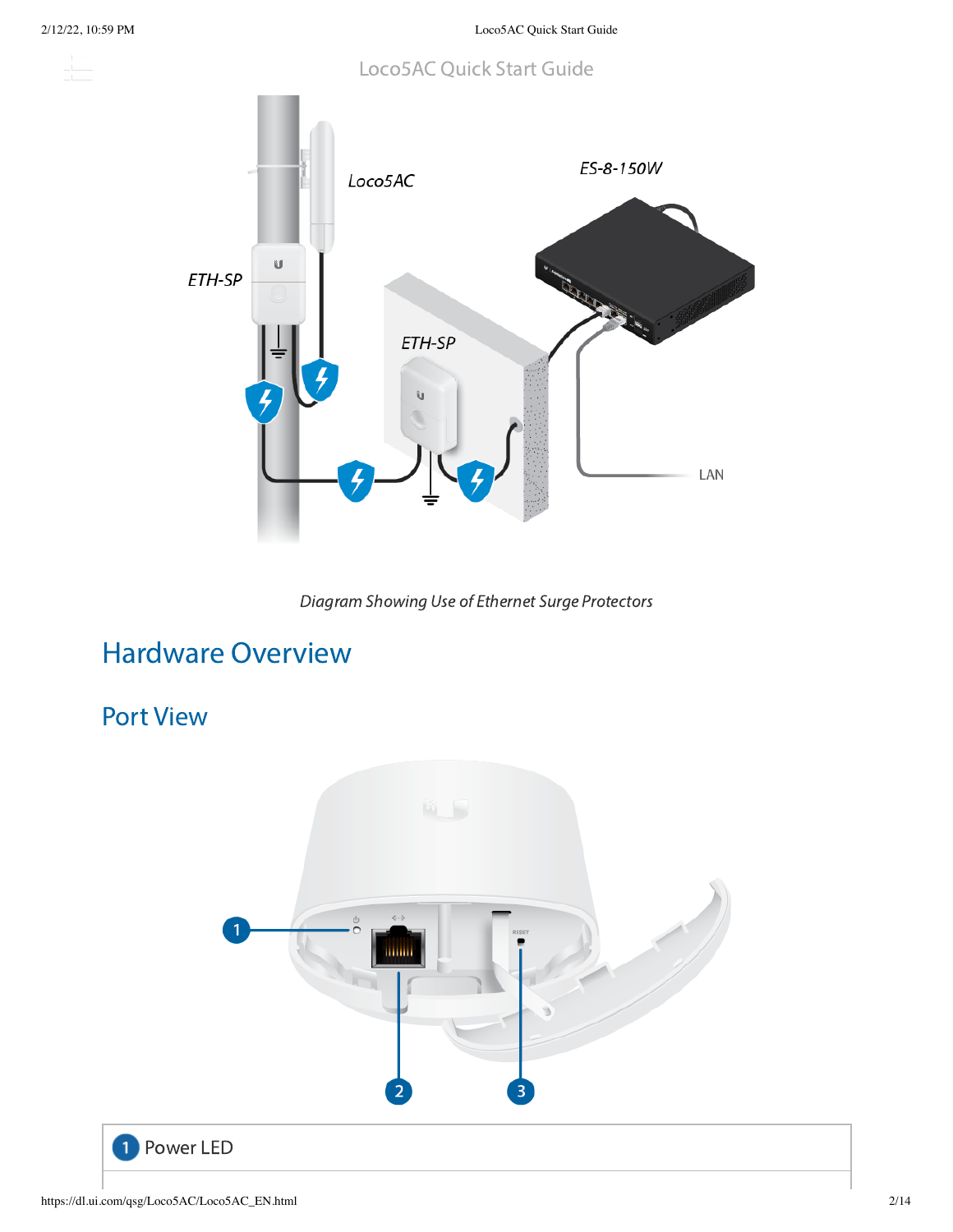s post

#### Loco5AC Quick Start Guide

#### **2** Ethernet Port

10/100/1000 Ethernet port used to connect the power and should be connected to the LAN and DHCP server.

**B** Reset Button

To reset to factory defaults, press and hold the Reset button for more than 10 seconds while the device is powered on.

# Hardware Installation





2.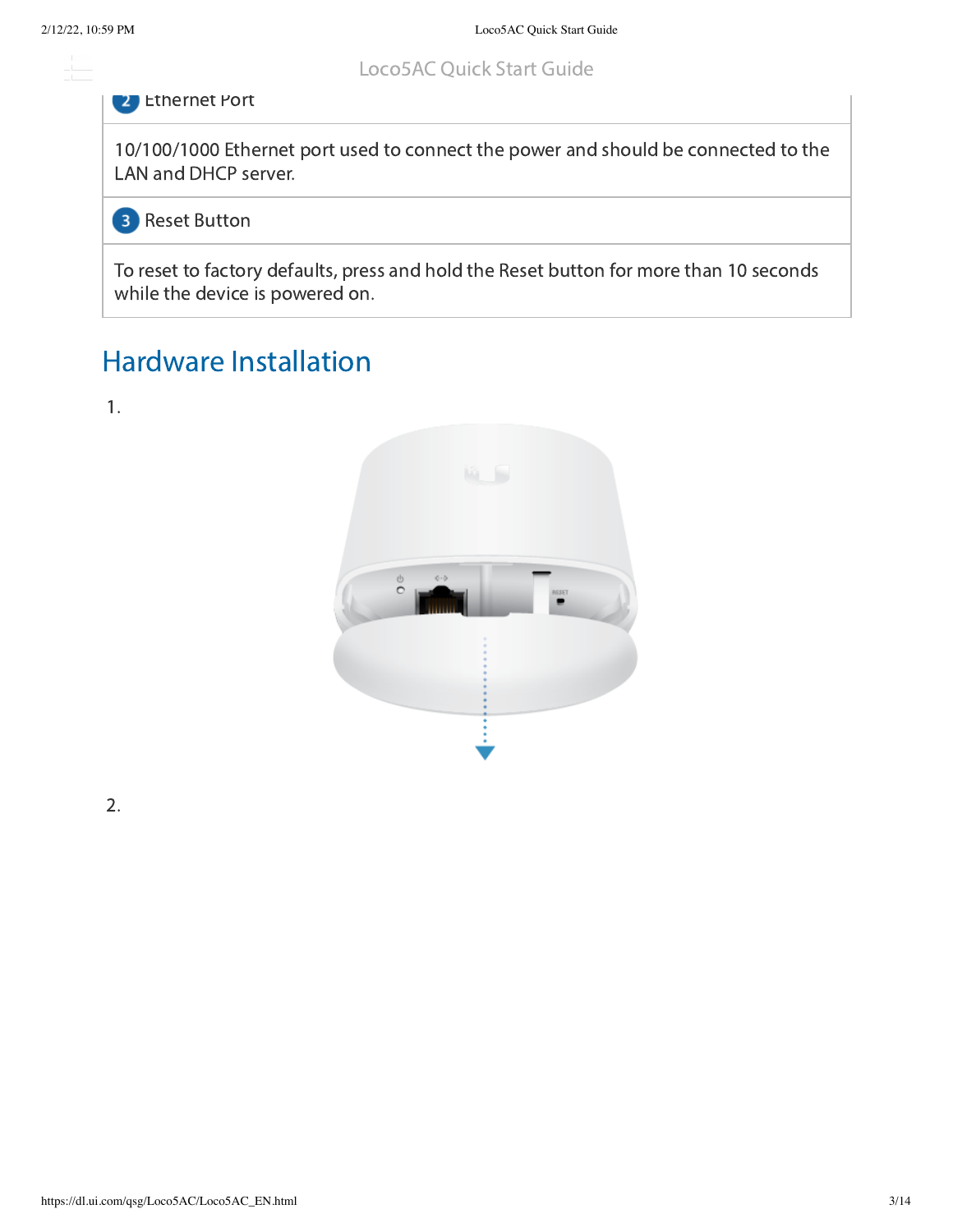$\frac{1}{\sqrt{2}}\int_{-\infty}^{\infty}$ 

2/12/22, 10:59 PM Loco5AC Quick Start Guide

#### Loco5AC Quick Start Guide



# Pole Mount

1.

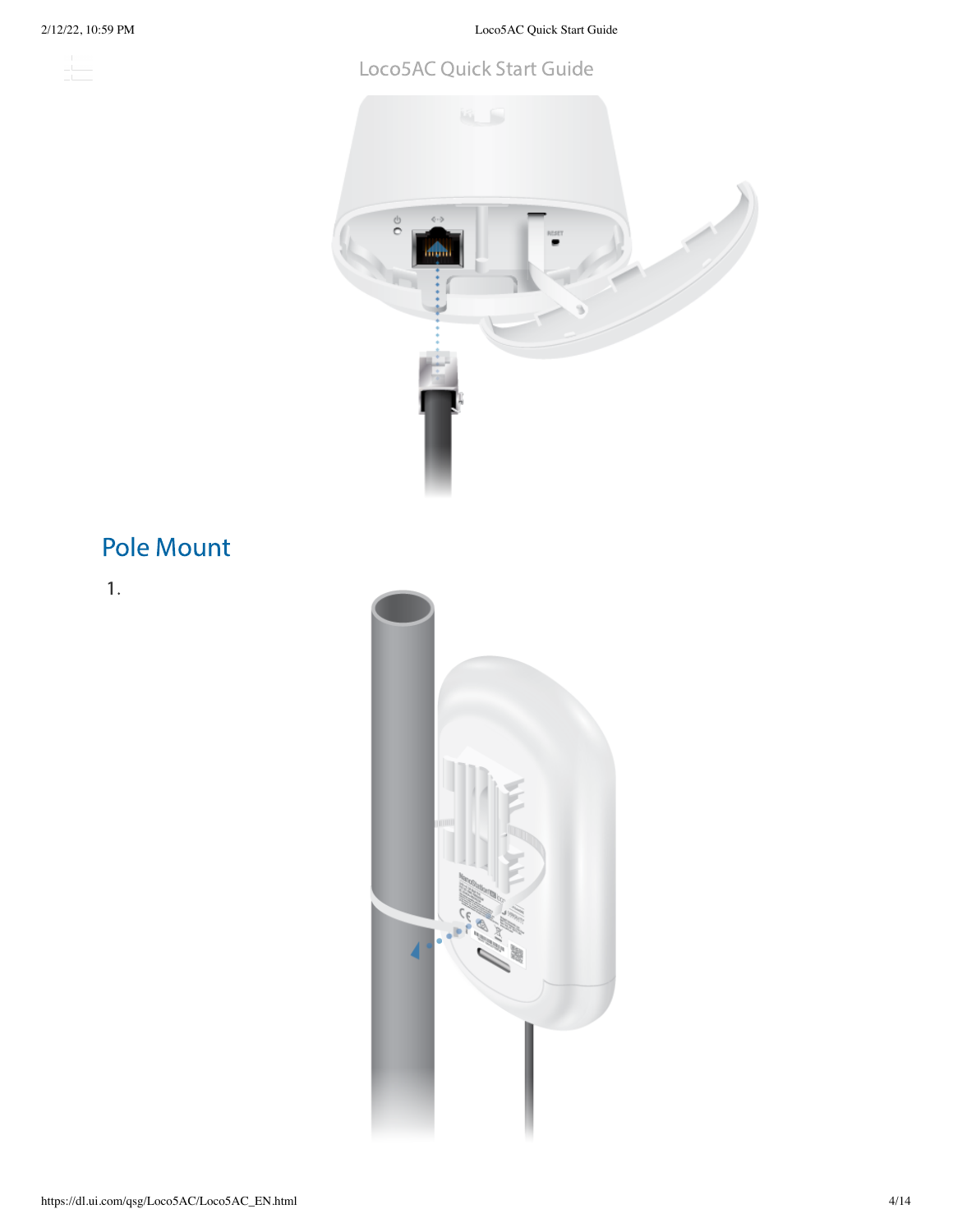2/12/22, 10:59 PM Loco5AC Quick Start Guide

## 

#### Loco5AC Quick Start Guide



3.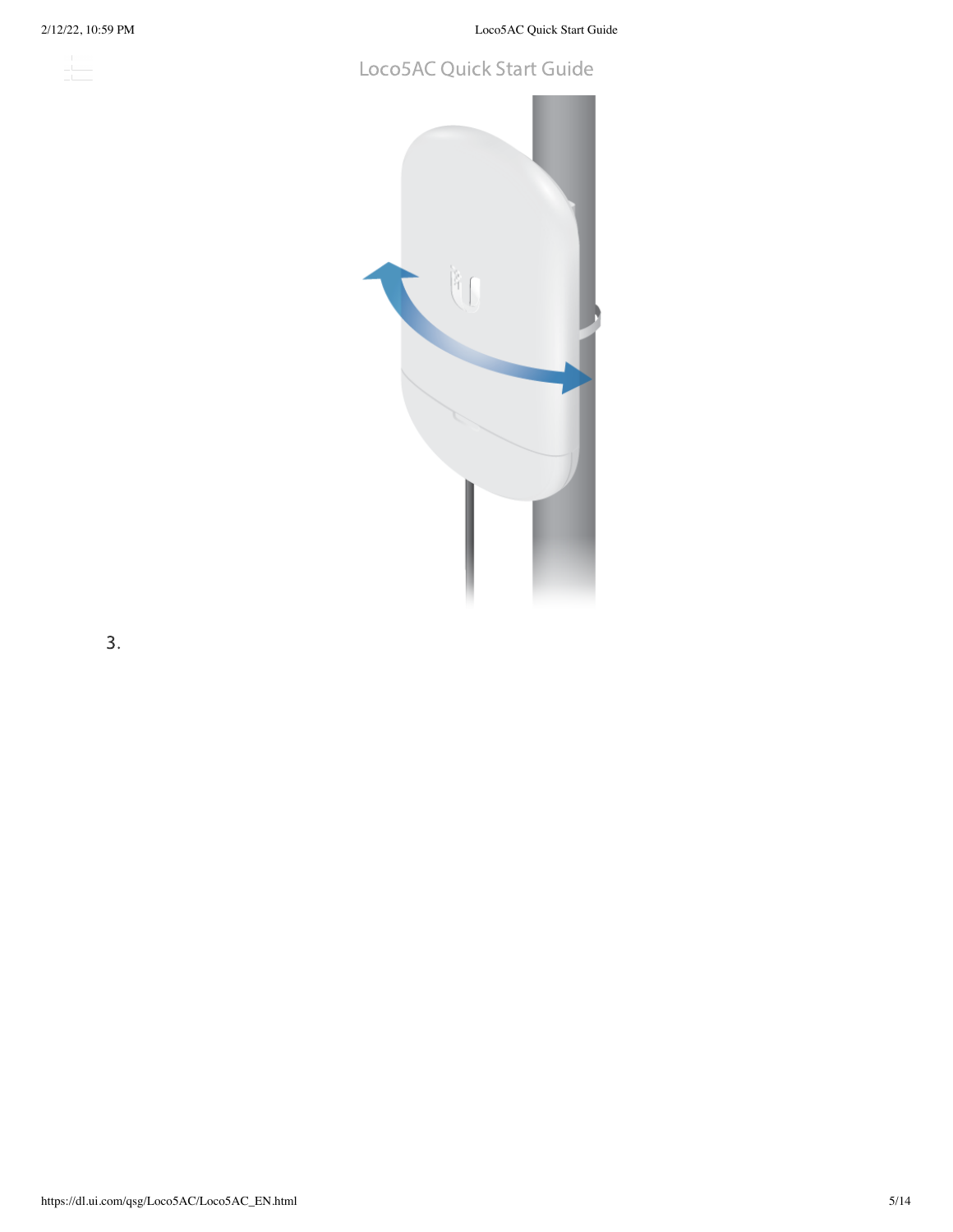s post

2/12/22, 10:59 PM Loco5AC Quick Start Guide

#### Loco5AC Quick Start Guide



### Connecting Power



WARNING: The switch port must comply with the power specifications listed in this ["Specifications".](#page-9-0)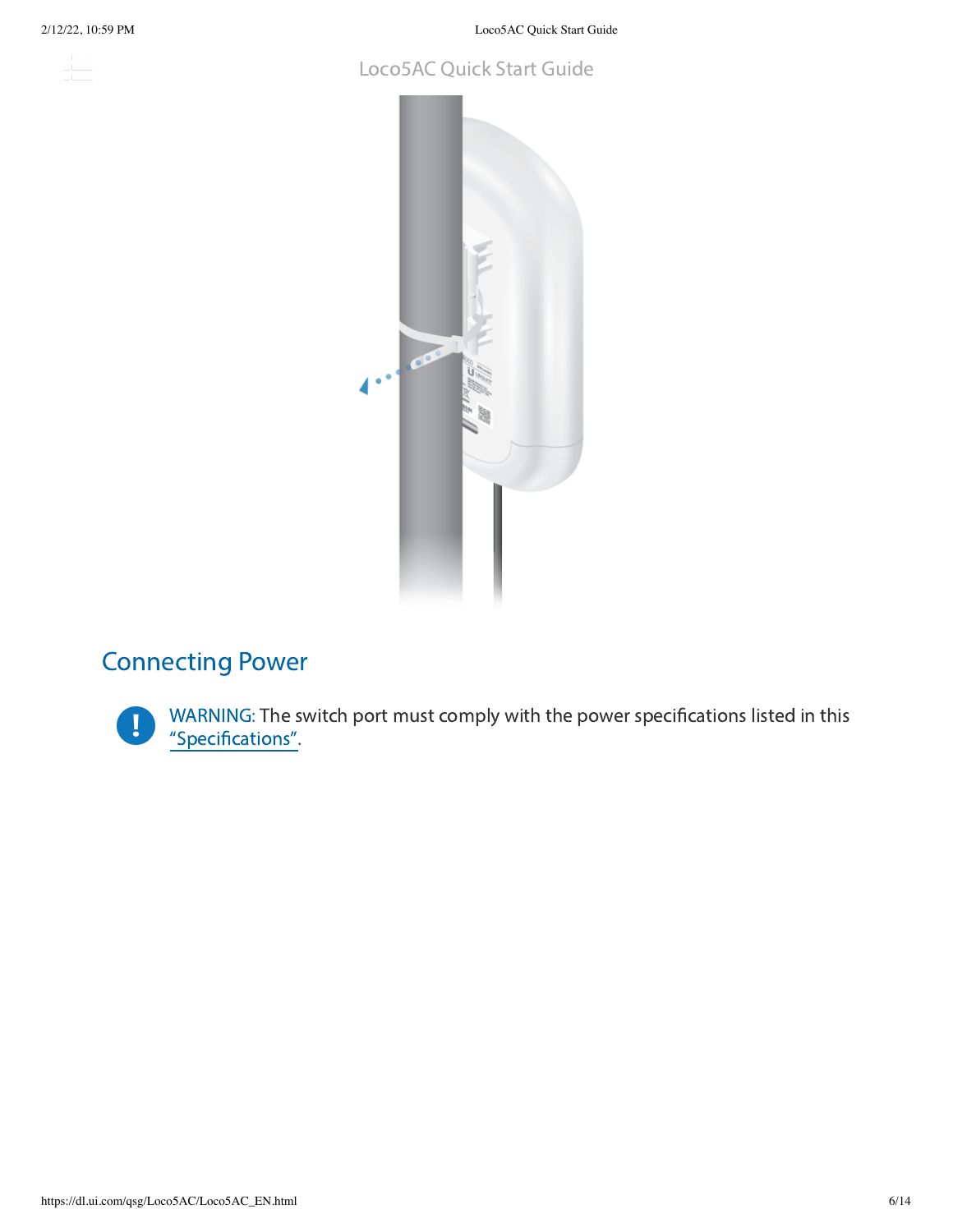#### Loco5AC Quick Start Guide



## Accessing airOS via Wi-Fi

Verify connectivity in the airOS® Configuration Interface using the UNMS™ app or Web Portal. Both are available for 15 minutes immediately after you power on the device. If necessary, you can power cycle the device to re-enable its Wi-Fi.

### UNMS App

1. Download the UNMS app.



2. Connect your device's Wi-Fi to the SSID named: <model>:<MAC Address>



Note: Ensure that DHCP is enabled on your Wi-Fi adapter.

3. Launch the app and follow the on-screen instructions.

#### Web Portal

1. Connect your device's Wi-Fi to the SSID named: <model>:<MAC Address>



Note: Ensure that your Wi-Fi connection has DHCP enabled.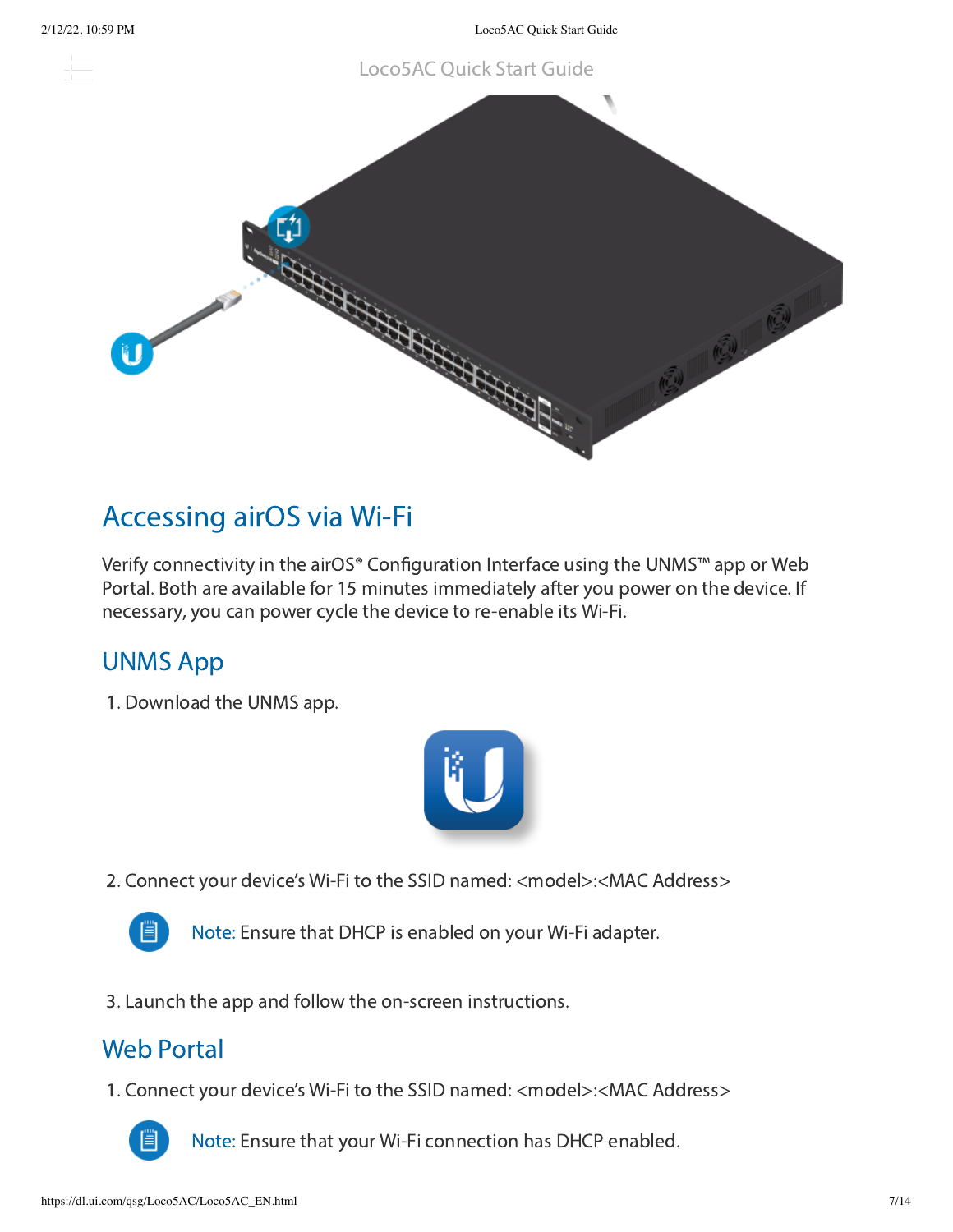s post





3. Select your Country and Language. You must agree to the Terms of Use to use the product. Click Continue.

|                       | DEVICE COUNTRY                                                                                                                                                                                                                                                                                                                                                                                                                   |                                                                                     |  |   |
|-----------------------|----------------------------------------------------------------------------------------------------------------------------------------------------------------------------------------------------------------------------------------------------------------------------------------------------------------------------------------------------------------------------------------------------------------------------------|-------------------------------------------------------------------------------------|--|---|
| <b>Select Country</b> |                                                                                                                                                                                                                                                                                                                                                                                                                                  |                                                                                     |  | w |
| <b>LANGUAGE</b>       |                                                                                                                                                                                                                                                                                                                                                                                                                                  |                                                                                     |  |   |
| English               |                                                                                                                                                                                                                                                                                                                                                                                                                                  |                                                                                     |  |   |
| TERMS OF USE          |                                                                                                                                                                                                                                                                                                                                                                                                                                  |                                                                                     |  |   |
|                       | This Ubiquiti Inc. radio device must be professionally installed. Properly installed shielded Ethernet cable and earth<br>grounding must be used as conditions of product warranty. It is the installer's responsibility to follow local country<br>regulations including operation within legal frequency channels and output power requirements. You are<br>responsible for keeping the unit working according to these rules. |                                                                                     |  |   |
|                       | You must also read and agree to the terms of the EULA and PRIVACY POLICY before you can download or install or<br>use the Ubiquiti sirOS* Firmware.                                                                                                                                                                                                                                                                              |                                                                                     |  |   |
|                       | Lagree to the Ubiquiti TERMS OF USE, EULA and PRIVACY POLICY                                                                                                                                                                                                                                                                                                                                                                     |                                                                                     |  |   |
|                       | (F) UPLOAD BACKUP COMPISY/KATION                                                                                                                                                                                                                                                                                                                                                                                                 |                                                                                     |  |   |
|                       |                                                                                                                                                                                                                                                                                                                                                                                                                                  | Have a SmartPhone? Try our new UNMS to install this device<br>Google Play App Store |  |   |

4. Create a username and password. Confirm your new password and then click Save.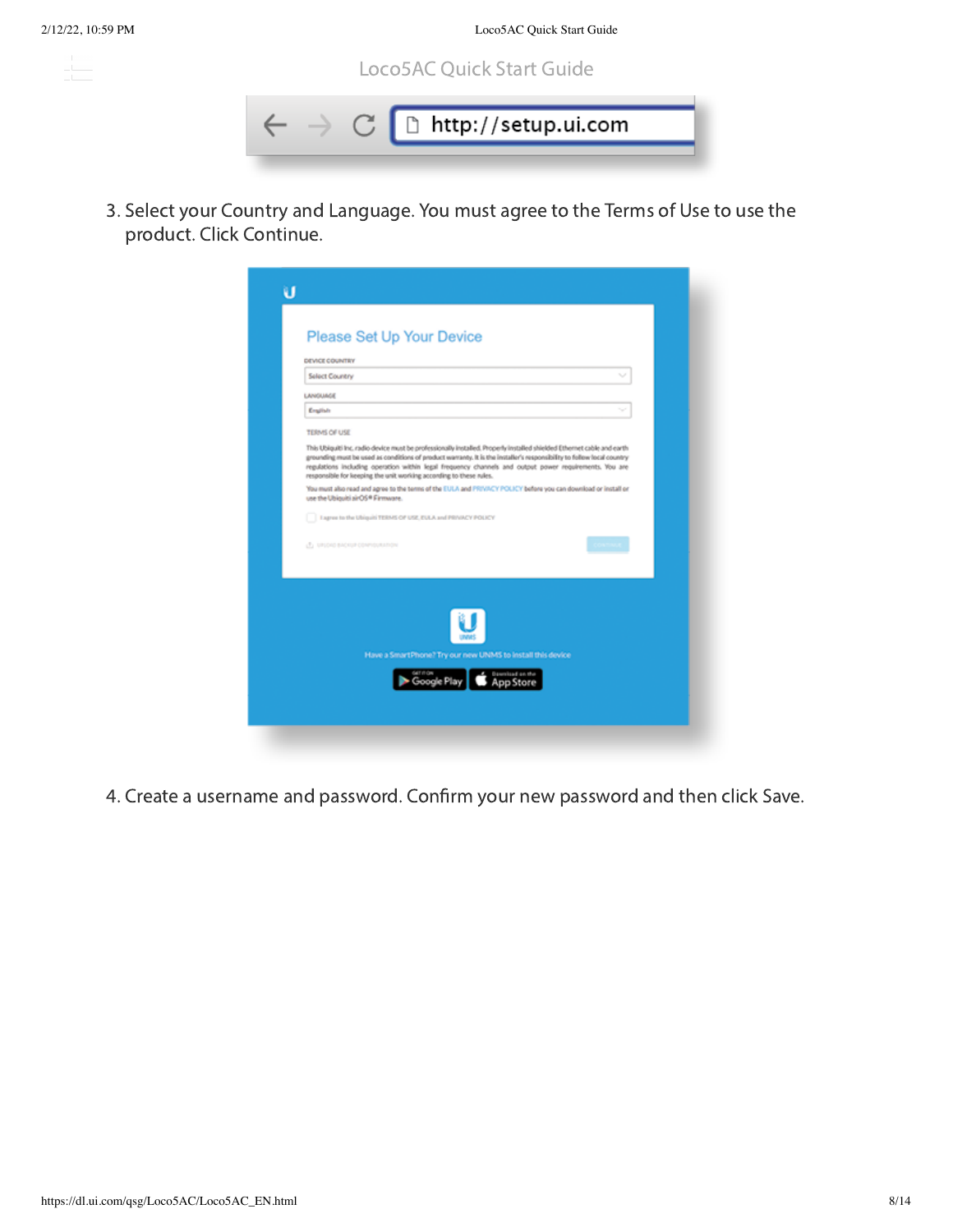10

#### Loco5AC Quick Start Guide

| Username                 |                                                            |
|--------------------------|------------------------------------------------------------|
| CHOOSE A STRONG PASSWORD |                                                            |
| Password                 |                                                            |
| CONFIRM NEW RASSWORD     |                                                            |
| Confirm Password         |                                                            |
|                          | <b>SAVE</b><br>BACK                                        |
|                          |                                                            |
|                          |                                                            |
|                          |                                                            |
|                          | Have a SmartPhone? Try our new UNMS to install this device |
|                          |                                                            |
|                          | Google Play App Store                                      |

The airOS Configuration Interface will appear, allowing you to customize your settings as needed. For additional details, refer to the User Guide available at [ui.com/download/airmax-ac](https://www.ui.com/download/airmax-ac)

## Installer Compliance Responsibility

Devices must be professionally installed and it is the professional installer's responsibility to make sure the device is operated within local country regulatory requirements.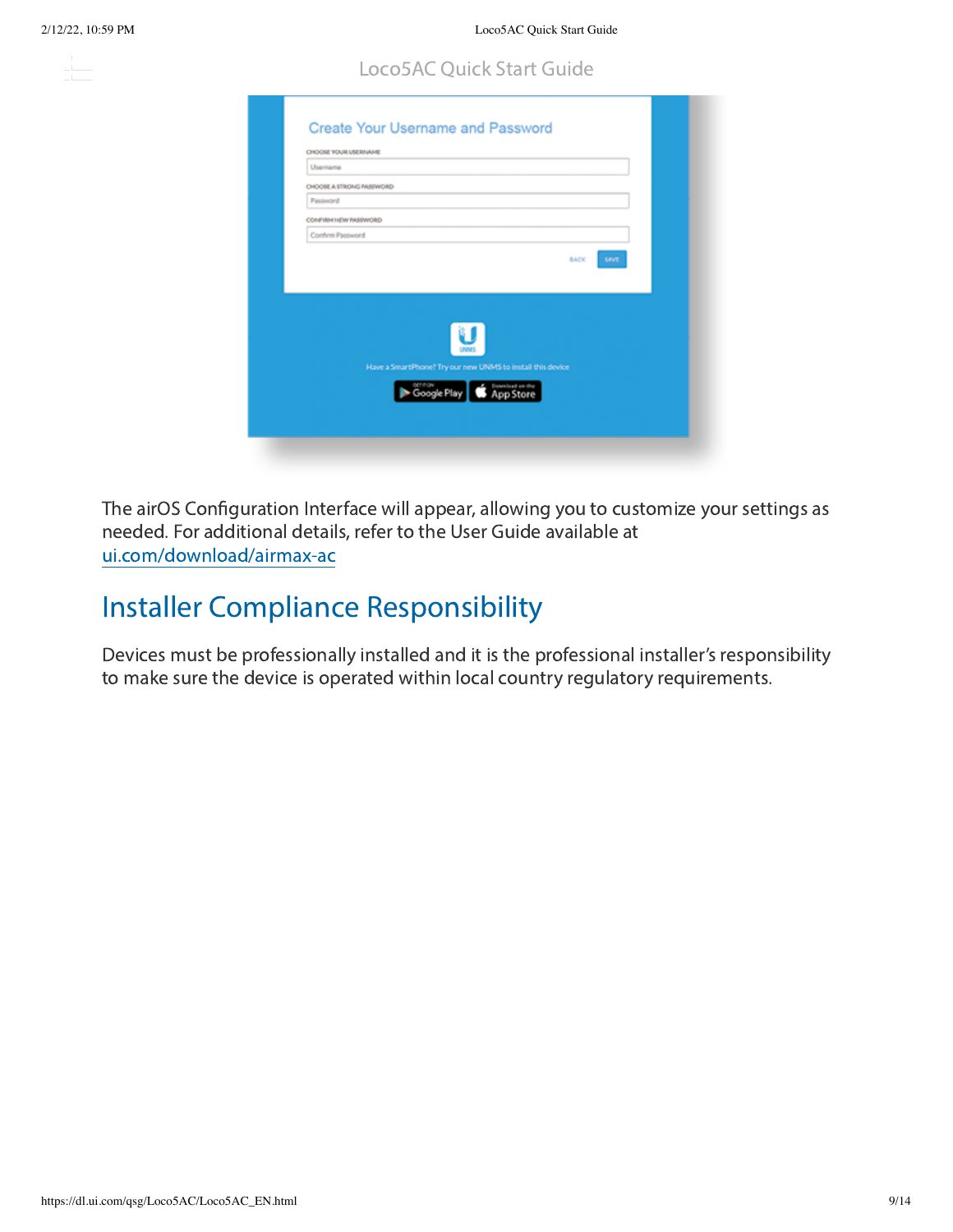ana.<br>Manazarta

|  |  | <b>Loco5AC Quick Start Guide</b> |
|--|--|----------------------------------|
|  |  |                                  |

| <b>Basic Wireless Settings</b>   |                                                    |                                                     |                |  |
|----------------------------------|----------------------------------------------------|-----------------------------------------------------|----------------|--|
|                                  | WARLESS MODE (7) Station PtP                       | CALCULATE DRAUMAT CN<br>$\mathcal{N}_{\mathcal{A}}$ |                |  |
|                                  | 550 Library                                        | ANTENNA GAIN 13 dti                                 |                |  |
|                                  | <b>IDLECT</b>                                      | OUTPUT POWER -                                      | $0.23$ dim     |  |
|                                  | LOCK TO AP MAC                                     | AUTO ADJUST DISTANCE ON                             |                |  |
|                                  | <b>COUNTRY</b> Certainy                            | <b>DISTANCE PT @</b>                                | O.C. Inc. OANN |  |
|                                  | ONANELWIDTH Auto 20/40/80 MHz V                    | MAX TX BATA RATE Auto                               | w              |  |
| AUTO CHANNEL WADTH (?)           | car                                                | GATA RATE HODANE Ottach                             | <b>Sell</b>    |  |
| CONTROL FREQUENCY SCAN LIST, MHz | cer                                                |                                                     |                |  |
|                                  |                                                    |                                                     |                |  |
| <b>Wireless Security</b>         |                                                    |                                                     |                |  |
|                                  | <b>SOURITY None</b><br>$\mathcal{L}_{\mathcal{C}}$ |                                                     |                |  |
|                                  |                                                    |                                                     |                |  |
| Secondary \$50D                  |                                                    |                                                     |                |  |
| Advanced                         |                                                    |                                                     |                |  |
|                                  | AMPOULTS<br>$-32$                                  | SENSITIVITY THRESHOLD                               | <b>lors</b>    |  |
|                                  | AMGOUTS ON                                         |                                                     |                |  |
|                                  |                                                    |                                                     |                |  |
|                                  |                                                    |                                                     |                |  |
|                                  |                                                    |                                                     |                |  |
|                                  |                                                    |                                                     |                |  |
|                                  |                                                    |                                                     |                |  |
|                                  |                                                    |                                                     |                |  |
|                                  |                                                    |                                                     |                |  |
|                                  |                                                    | <b>SAVE CHANGES</b>                                 |                |  |
|                                  |                                                    |                                                     |                |  |
|                                  |                                                    |                                                     |                |  |

<span id="page-9-0"></span>The Output Power field is provided to the professional installer to assist in meeting regulatory requirements.

# Specifications

|                              | Loco5AC                                                               |
|------------------------------|-----------------------------------------------------------------------|
| <b>Dimensions</b>            | $179 \times 77.5 \times 59.1$ mm<br>$(7.05 \times 3.05 \times 2.33")$ |
| Weight                       | 180 g (6.35 oz)                                                       |
| Processor                    | MIPS 74K                                                              |
| Memory                       | DDR2 64 MB                                                            |
| Antenna Gain                 | 13 dBi                                                                |
| Networking Interface         | (1) 10/100/1000 Ethernet Port                                         |
| Power Method                 | Passive PoE 2-Pair (Pairs 4, 5+; 7, 8 Return)                         |
| Power Supply                 | 24V, 0.3A Gigabit PoE Supply*                                         |
| Max. Power Consumption       | 7W                                                                    |
| Supported Voltage Range      | 24V ±10%                                                              |
| <b>ESD/EMP Protection</b>    | ±24kV Contact / Air                                                   |
| <b>Operating Temperature</b> | -40 to 70 $^{\circ}$ C (-40 to 158 $^{\circ}$ F)                      |

https://dl.ui.com/qsg/Loco5AC/Loco5AC\_EN.html 10/14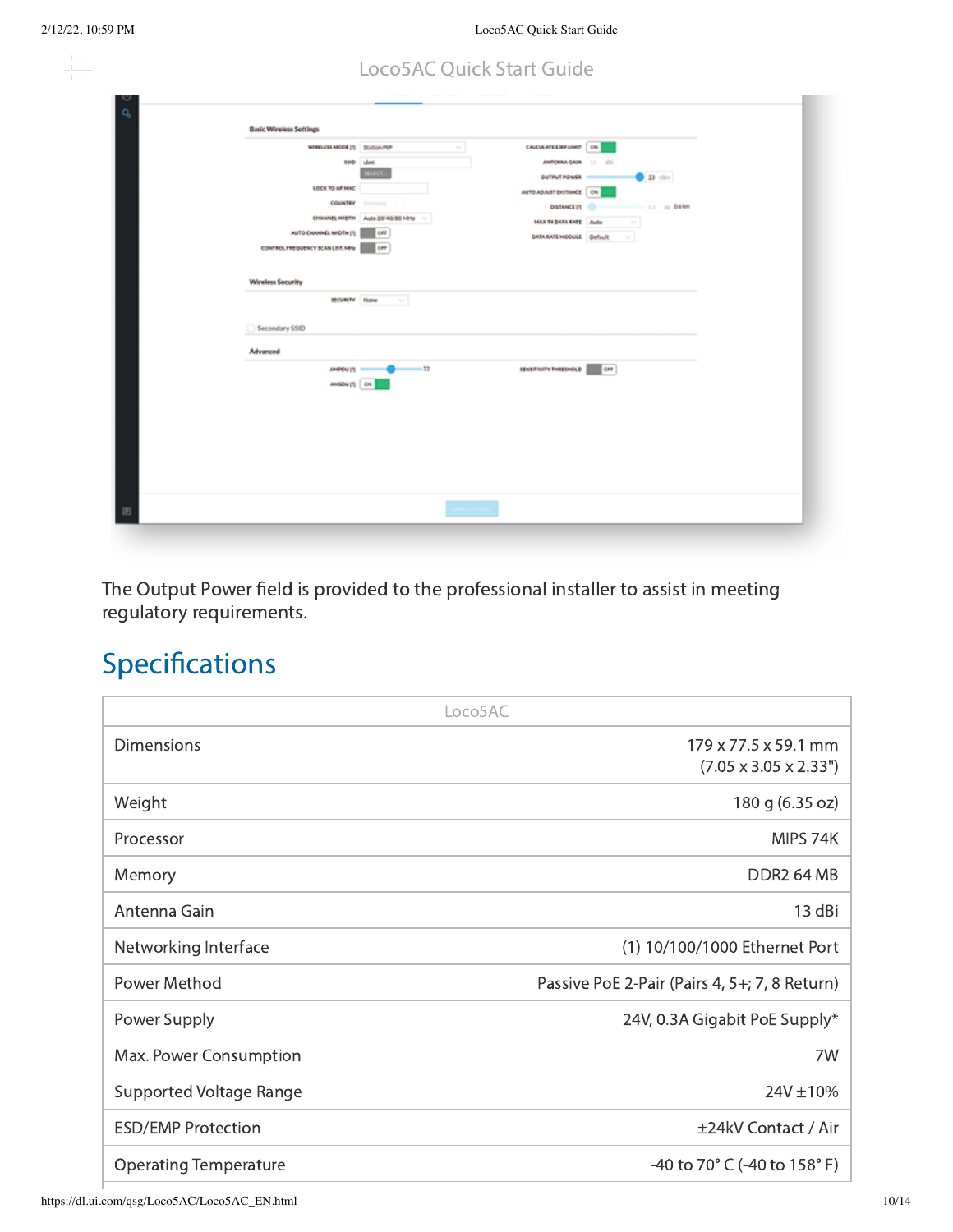## Loco5AC Loco5AC Quick Start Guide

| - Upuruning mummuriy | <b>U to yu iversity in the U to yu set</b> |
|----------------------|--------------------------------------------|
|                      | . E E <i>rr</i>                            |

#### \* Not included. Recommended PoE Adapter: POE-24-12W-G.

| <b>Operating Frequency (MHz)</b> |           |             |  |  |  |  |  |  |
|----------------------------------|-----------|-------------|--|--|--|--|--|--|
| Worldwide                        |           | 5150 - 5875 |  |  |  |  |  |  |
| US/CA                            | $U-NII-1$ | 5150 - 5250 |  |  |  |  |  |  |
|                                  | U-NII-2A  | 5250 - 5350 |  |  |  |  |  |  |
|                                  | U-NII-2C  | 5470 - 5725 |  |  |  |  |  |  |
|                                  | $U-NII-3$ | 5725 - 5850 |  |  |  |  |  |  |
| Management Radio (MHz)           |           |             |  |  |  |  |  |  |
| Worldwide                        |           | 2412 - 2472 |  |  |  |  |  |  |
| US/CA                            |           | 2412 - 2462 |  |  |  |  |  |  |

## Safety Notices

- 1. Read, follow, and keep these instructions.
- 2. Heed all warnings.
- 3. Only use attachments/accessories specified by the manufacturer.



WARNING: Do not use this product in location that can be submerged by water.



WARNING: Avoid using this product during an electrical storm. There may be a remote risk of electric shock from lightning.

# Electrical Safety Information

- 1. Compliance is required with respect to voltage, frequency, and current requirements indicated on the manufacturer's label. Connection to a different power source than those specified may result in improper operation, damage to the equipment or pose a fire hazard if the limitations are not followed.
- 2. There are no operator serviceable parts inside this equipment. Service should be provided only by a qualified service technician.

## Limited Warranty

#### [ui.com/support/warranty](https://www.ui.com/support/warranty/)

The limited warranty requires the use of arbitration to resolve disputes on an individual basis, and, where applicable, specify arbitration instead of jury trials or class actions.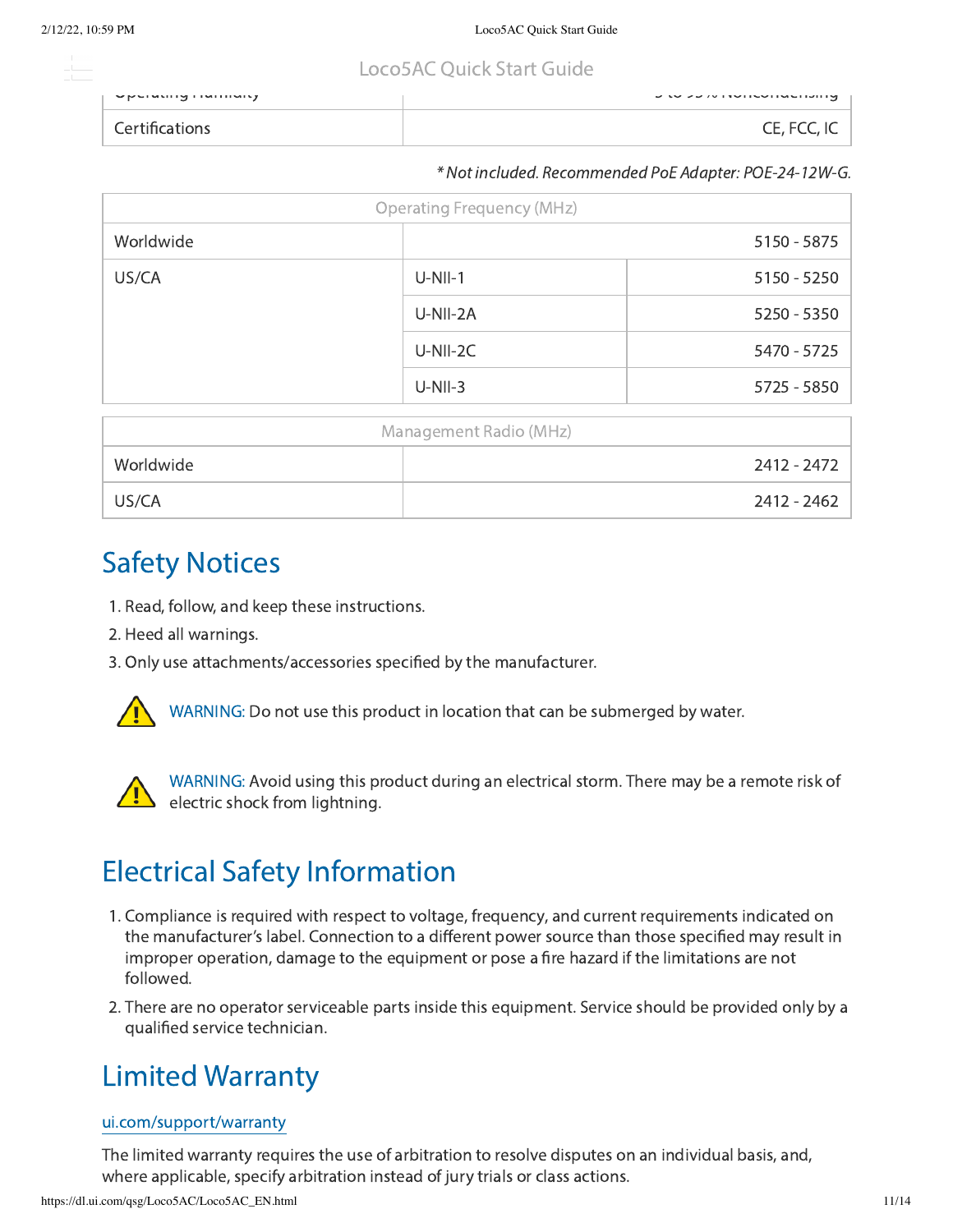## **FCC**

Changes or modifications not expressly approved by the party responsible for compliance could void the user's authority to operate the equipment.

This device complies with Part 15 of the FCC Rules. Operation is subject to the following two conditions.

- 1. This device may not cause harmful interference, and
- 2. This device must accept any interference received, including interference that may cause undesired operation.

This equipment has been tested and found to comply with the limits for a Class A digital device, pursuant to part 15 of the FCC Rules. These limits are designed to provide reasonable protection against harmful interference when the equipment is operated in a commercial environment. This equipment generates, uses, and can radiate radio frequency energy and, if not installed and used in accordance with the instruction manual, may cause harmful interference to radio communications. Operations of this equipment in a residential area is likely to cause harmful interference in which case the user will be required to correct the interference at his own expense.

This radio transmitter has been approved by FCC.

### ISED Canada

#### CAN ICES-3(A)/NMB-3(A)

This device complies with ISED Canada licence-exempt RSS standard(s). Operation is subject to the following two conditions:

- 1. This device may not cause interference, and
- 2. This device must accept any interference, including interference that may cause undesired operation of the device.

This radio transmitter has been approved by ISED Canada.

The device for operation in the band 5150-5250 MHz is only for indoor use to reduce the potential for harmful interference to co-channel mobile satellite systems.

#### CAN ICES-3(A)/NMB-3(A)

Le présent appareil est conforme aux CNR d'ISDE Canada applicables aux appareils radio exempts de licence. L'exploitation est autorisée aux deux conditions suivantes :

- 1. l'appareil ne doit pas produire de brouillage;
- 2. l'appareil doit accepter tout brouillage radioélectrique subi, même si le brouillage est susceptible d'en compromettre le fonctionnement.

Le présent émetteur radio a été approuvé par ISDE Canada.

Les dispositifs fonctionnant dans la bande 5150-5250 MHz sont réservés uniquement pour une utilisation à l'intérieur afin de réduire les risques de brouillage préjudiciable aux systèmes de satellites mobiles utilisant les mêmes canaux.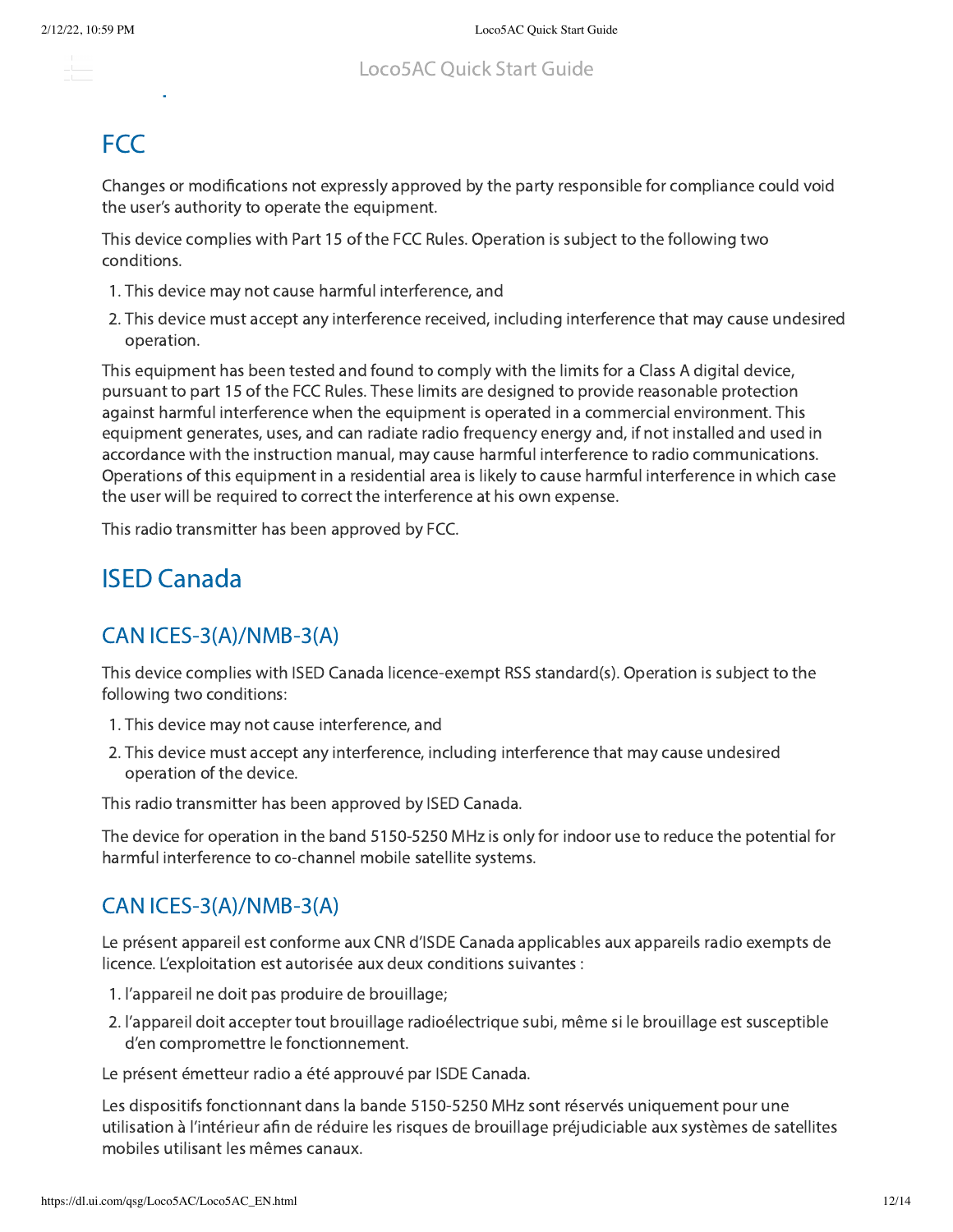#### alan s

#### Radiation Exposure Statement

- This equipment complies with radiation exposure limits set forth for an uncontrolled environment.
- This equipment should be installed and operated with minimum distance 25 cm between the radiator and your body.
- This transmitter must not be co-located or operating in conjunction with any other antenna or transmitter.

### AVIS IMPORTANT

#### Déclaration sur l'exposition aux rayonnements

- Cet équipement est conforme aux limites prévues pour l'exposition aux rayonnements dans un environnement non contrôlé.
- Lors de l'installation et de la mise en fonctionnement de l'équipement, assurez-vous qu'il y ait une distance minimale de 25 cm entre l'élément rayonnant et vous.
- Cet émetteur ne doit être installé à proximité d'aucune autre antenne ni d'aucun autre émetteur, et ne doit être utilisé conjointement à aucun autre de ces appareils.

## Australia and New Zealand



Warning: This equipment is compliant with Class A of CISPR 32. In a residential environment this equipment may cause radio interference.

#### Brazil



Nota: Este equipamento não tem direito à proteção contra interferência prejudicial e não pode causar interferência em sistemas devidamente autorizados.

### CE Marking

CE marking on this product represents the product is in compliance with all directives that are applicable to it.



Country List

| E AT BE BG CY CZ DE DK EE EL ES FI FR HR HU<br>IE IT LV LT LU MT NL PL PT RO SE SI SK UK |  |  |  |  |  |  |  |
|------------------------------------------------------------------------------------------|--|--|--|--|--|--|--|
|                                                                                          |  |  |  |  |  |  |  |

BFWA (Broadband Fixed Wireless Access) members noted in blue

Note: This device meets Max. TX power limit per ETSI regulations.